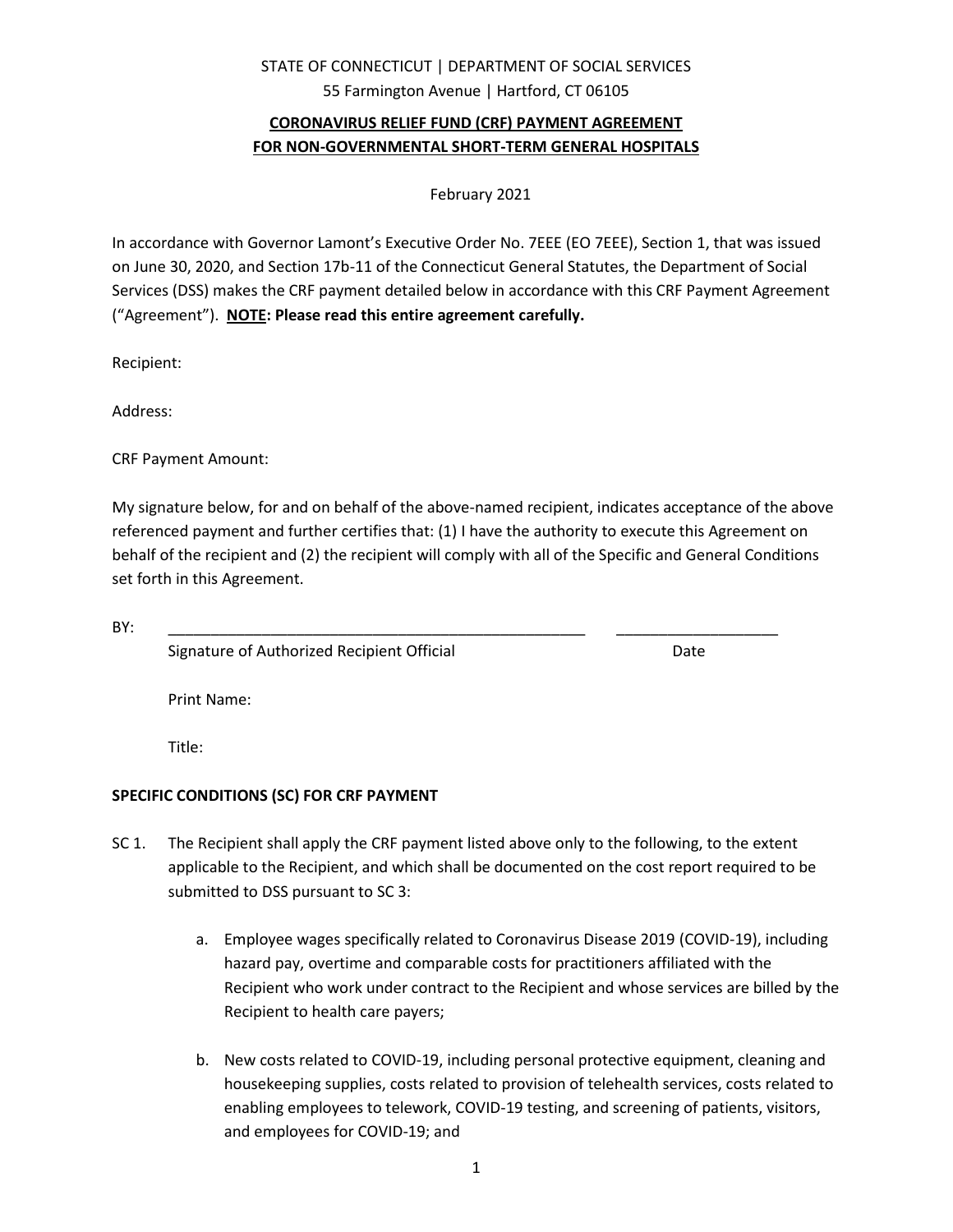Connecticut Department of Social Services Coronavirus Relief Fund (CRF) Payment Agreement – Non-Governmental Short-Term General Hospitals February 2021

- c. Any other documented COVID-19 related costs that are eligible for the use of CRF funding under Section 601(a) of the Social Security Act, as added pursuant to Section 5001 of the Coronavirus Aid, Relief, and Economic Security (CARES) Act (P.L. 116-136), as amended from time to time, and associated federal CRF requirements and guidance (collectively, "Federal CRF requirements"), including, but not limited to, to the extent applicable within Federal CRF requirements, costs such as business interruption related to COVID-19 closures or service reductions, each as documented on the cost report required to be submitted to DSS pursuant to SC 3.
- SC 2. Subject to prior approval by DSS and the conditions set forth in this paragraph, the Recipient shall apply a portion of the CRF payment listed above to one or more Sub-Recipients, as described below in this paragraph ("Sub-Recipient Allocation").
	- a. To obtain such Sub-Recipient Allocation approval, the Recipient shall submit the request for such a Sub-Recipient Allocation to DSS as part of the cost report referenced in SC 3 and in accordance with cost report deadlines. The request must contain the proposed Sub-Recipient amount, and the name, and National Provider Identifier (NPI) of each proposed Sub-Recipient, and such request shall be deemed approved by DSS absent written objection within seven (7) business days of receipt of the request. The Sub-Recipient Allocation shall consist of the application of any portion of the CRF payment described in this Agreement by the Recipient to the eligible costs described in subparagraphs a. through c. of SC 1, of one or more entities, each of which must be all of the following: (A) a Connecticut-based subsidiary, affiliate or other entity under the control of, or under common control with, the Recipient, (B) either a licensed non-governmental short-term general hospital, ambulatory surgical center, or a physician organization, including, without limitation, a medical foundation established under chapter 594b of the Connecticut General Statutes, and (C) enrolled in good standing with DSS as a provider in the Connecticut Medical Assistance Program as a hospital, ambulatory surgical center, or physician group, as applicable (collectively defined as "Sub-Recipient"). The Recipient shall be responsible for assuring and demonstrating compliance with all Special and General Conditions of this Agreement with respect to any such CRF payments that the Recipient applies to eligible costs of a Sub-Recipient including, but not limited to, SC 3 and 4 regarding submitting cost reports and complying reporting requirements for all applicable costs, SC 6 and 7 related to audits, and SC 8 related to repayment of funds used for unauthorized purposes or ineligible expenditures. To the extent that the Recipient chooses to apply any portion of the CRF payment to a Sub-Recipient that is an eligible physician organization in accordance with this paragraph, the Recipient shall make reasonable efforts, within applicable eligible costs and to the extent feasible within the Recipient's reasonable determination of ensuring all such costs are permissible in accordance with SC 1, to prioritize such amounts for primary care physician organizations or eligible primary care provider costs within physician organizations, as applicable.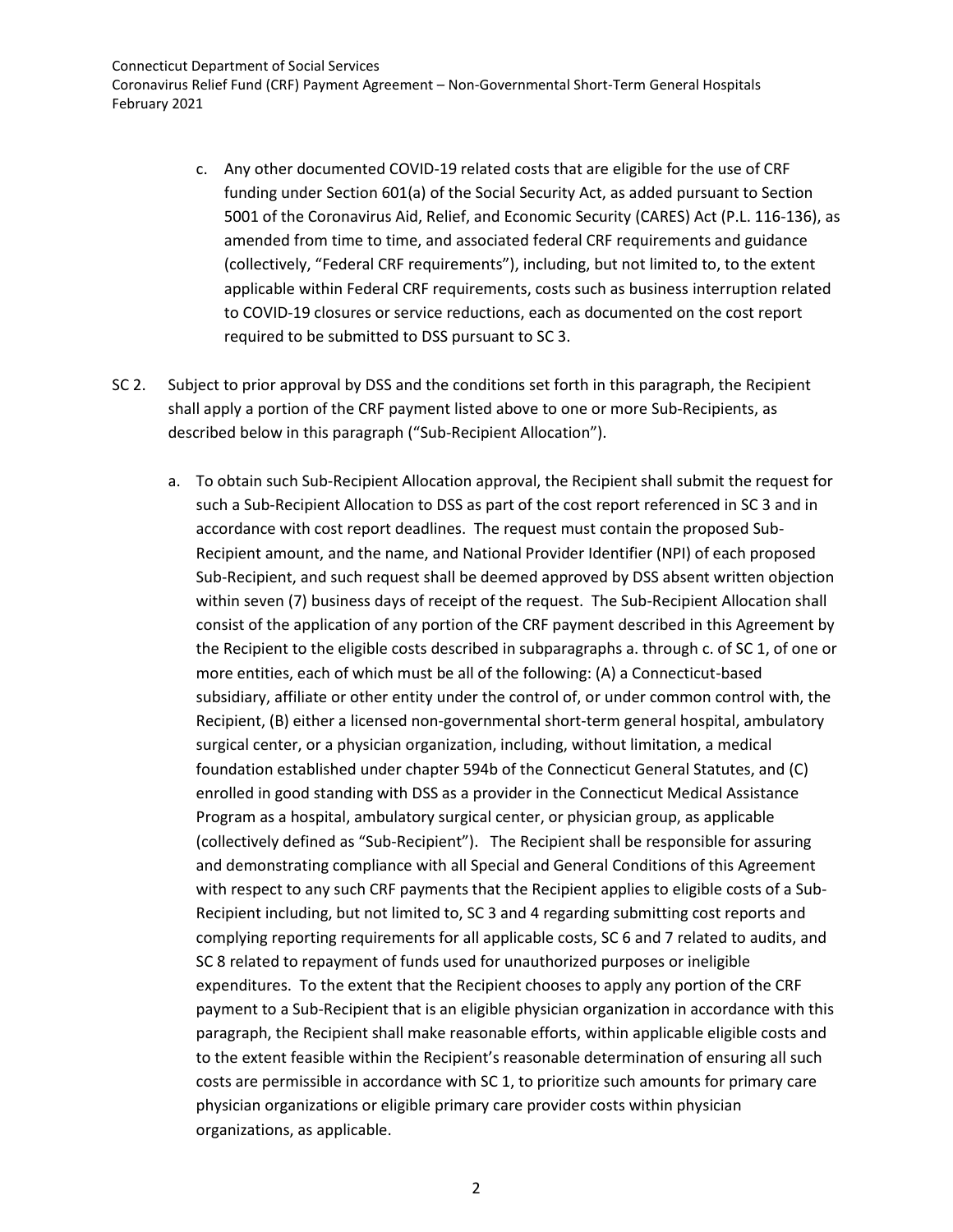Coronavirus Relief Fund (CRF) Payment Agreement – Non-Governmental Short-Term General Hospitals January 2021

- b. Subject to the conditions set forth in subparagraph a. of this paragraph, the Recipient shall submit a proposed Sub-Recipient Allocation within the cost report submitted to DSS that shall allocate not less than fifteen percent (15%) of the CRF payment listed above to any combination of eligible Sub-Recipients that are physician organizations (with a preference for primary care costs) or ambulatory surgical centers, provided that all such amounts are documented with eligible COVID-related costs on the cost report described in subparagraphs a. through c. of SC 1. The Recipient may request permission from DSS to waive or modify the 15% threshold for allocation to eligible Sub-Recipients if (i) the collective eligible COVID-related costs described in subparagraphs a. through c. of SC 1 for eligible Sub-Recipients are less than fifteen percent (15%) of the CRF payment listed above, as documented on the cost report, in which case, the Recipient shall submit a Sub-Recipient Allocation request to the full extent that such costs exist or (ii) applying such 15% threshold would create a financial hardship for the Recipient, defined as the Recipient having a net operating deficit for the fiscal year ending September 30, 2020 after applying all state and federal relief funds received for such fiscal year by the date of the request. The Recipient's request for a waiver or modification of the 15% threshold shall be submitted to DSS in writing with a demonstration of the hardship, if applicable, and the proposed waiver or lower threshold amount. The Recipient shall keep supporting documentation for such requested waiver or modification and shall provide it to DSS upon request. Such request shall be deemed approved by DSS absent written objection within seven (7) business days of receipt of the request.
- SC 3. For the period March 1, 2020 to September 30, 2020, the Recipient shall document expenditures, as applicable, in the categories set forth in SC 1 related to COVID-19 and enhanced income from all sources related to COVID-19. The Recipient shall retain such information and documents for at least five years and make such information and documentation available upon request. The Recipient shall complete and submit a cost report to DSS documenting said expenditures and income in a form and manner specified by DSS and may submit revisions to such cost report no later than March 30, 2021. On an ongoing basis, the Recipient shall track all federal COVID-19 relief funding received by the Recipient and its approved eligible Sub-Recipients, with specific documentation by each phase or other designation of such funds, including all such funds received after the execution of this Agreement ("Federal COVID-19 Funds"). In a form and manner specified by DSS and the Office of Policy and Management ("OPM"), the Recipient shall submit monthly reports to DSS and OPM detailing the receipt of Federal COVID-19 Funds.
- SC 4. The Recipient agrees to comply with all federal reporting requirements that may be specified by the U.S. Department of the Treasury, as well as DSS and OPM distribution methodology, reporting requirements and other standards and policies (DSS Standards) that have been established pursuant to EO 7EEE. All such DSS Standards, if any, will be posted to the DSS Web site at https://portal.ct.gov/DSS/.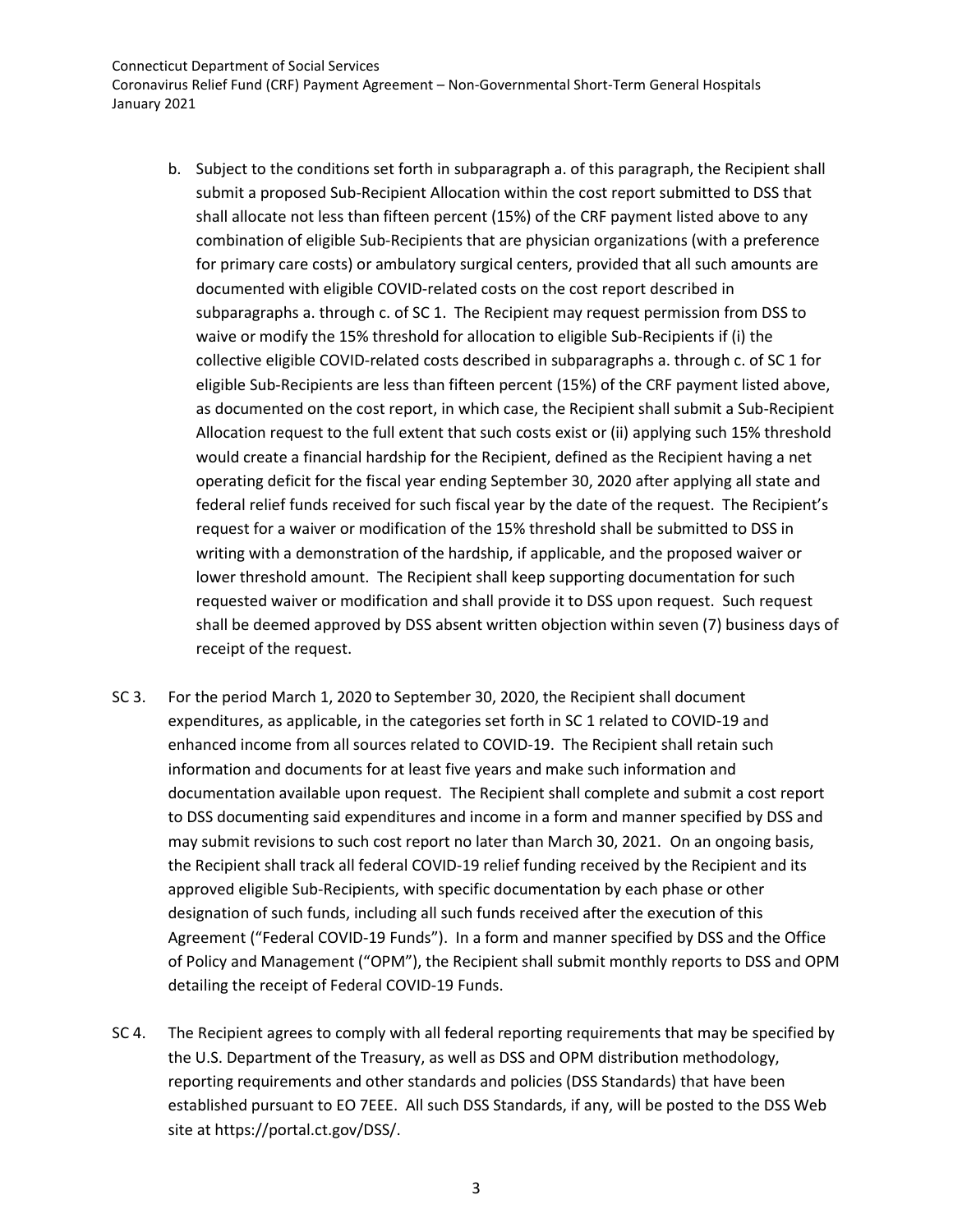Connecticut Department of Social Services Coronavirus Relief Fund (CRF) Payment Agreement – Non-Governmental Short-Term General Hospitals January 2021

- SC 5. The Recipient agrees that DSS has calculated the amount to be distributed through this payment in accordance with a methodology established by DSS, in consultation with OPM, to cover necessary expenditures, as applicable, in the categories set forth in SC 1 incurred due to the COVID-19 public health emergency and agrees with the application of this methodology to the Recipient.
- SC 6. The Recipient acknowledges that in accordance with EO 7EEE, all aspects of this CRF payment, including, but not limited to, audits related to determinations related to the amount of the payment, are not subject to rehearing or appeal in any forum (provided, however, that DSS will afford Recipient the informal opportunity to review and comment on draft DSS audit findings before any final audit report is issued, in accordance with SC 7). DSS will provide the Recipient with an informal opportunity to comment to DSS regarding this payment.
- SC 7. The Recipient acknowledges that this payment is subject to audit, agrees to cooperate fully with any audits, and that any funds not spent in accordance with applicable requirements are subject to recovery and recoupment, provided that DSS will afford Recipient the informal opportunity to review and comment on draft DSS audit findings before any final audit report is released.
- SC 8. The Recipient agrees to promptly repay any funds that were used for unauthorized purposes or inappropriate expenditures to DSS not later than ten days after written request from DSS or its designated agent if DSS determines that CRF payments were expended for purposes other than those authorized under this agreement and in accordance with EO 7EEE and the DSS Standards, as applicable, and such written request identifies the expenditures that DSS has determined to be inappropriate and the basis for such determination. If the Recipient does not repay such funds upon request, DSS may initiate recoupment of the funds pursuant to the general conditions for CRF payment below and take any other actions that it deems necessary to recover such funds.

## **GENERAL CONDITIONS (GC) FOR CRF PAYMENT**

The Recipient agrees:

1. To comply with all federal and state statutes, regulations, policies, guidance and orders pertaining to the activities and actions related to receipt of CRF payment, as amended from time to time.

2. To continually adhere to applicable professional standards governing medical care and services and to continually meet all applicable state and federal licensure, accreditation, certification or other regulatory requirements, including all applicable provisions of the Connecticut General Statutes and any rule, regulation or agency policy, guidance and order and certification in the Medicare program, if applicable.

4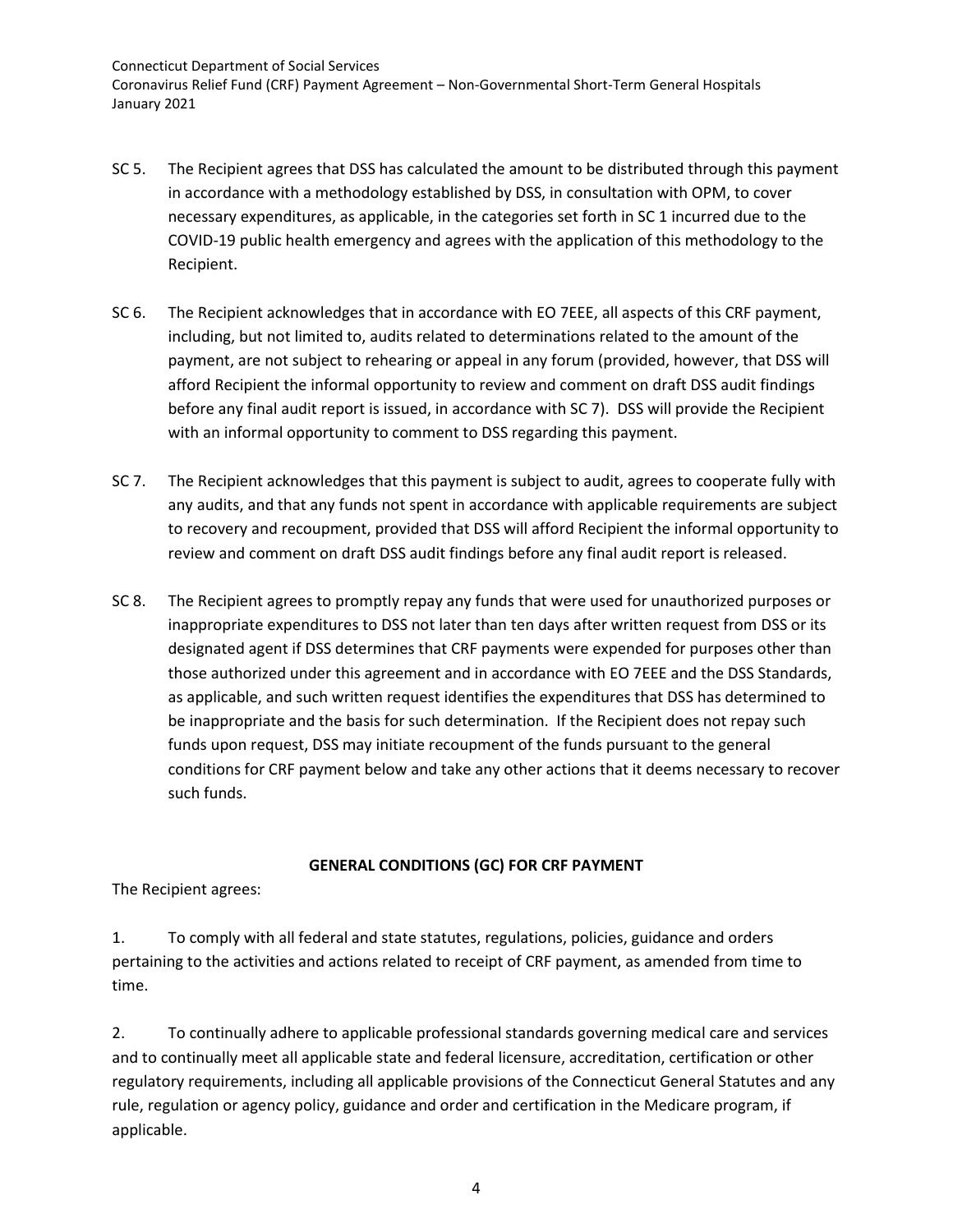Connecticut Department of Social Services Coronavirus Relief Fund (CRF) Payment Agreement – Non-Governmental Short-Term General Hospitals January 2021

3. To furnish all information requested by DSS specified in applicable forms related to receipt and documentation of CRF payment and eligible expenditures related thereto, and, further, to notify DSS or its designated agent, in writing, of all material and/or substantial changes in information submitted to DSS.

4. To furnish material and/or substantial changes in information including changes in the status of Medicare, Medicaid, or other Connecticut medical assistance program eligibility, recipient's license, certification, or permit to provide services in/for the State of Connecticut, and any change in the status of ownership of the Recipient, if applicable.

5. To maintain all records for a minimum of five years or for the minimum amount of time required by federal or state law governing record retention, whichever period is greater. In the event of a dispute concerning goods and services provided to a client, or in the event of a dispute concerning reimbursement, documentation shall be maintained until the dispute is completely resolved or for five years, whichever is greater. The Recipient acknowledges that failure to maintain all required documentation may result in the disallowance and recovery by DSS of any amounts paid to the Recipient for which the required documentation is not maintained and provided to DSS upon request.

6. To maintain, in accordance with the Health Insurance Portability and Accountability Act of 1996, 42 U.S.C. §§ 1320d to 1320d-8, inclusive, and regulations promulgated thereto, as amended from time to time, and other applicable statutes and regulations, the confidentiality of applicable information. Disclosure of applicable information may be made under appropriate circumstances, including to DSS or its authorized agent in connection with the verification or audit of CRF payments and expenditures related thereto, in connection with an investigation, prosecution, or civil, criminal, or administrative proceeding related to the CRF payments, and as otherwise required by state or federal law.

7. To disclose, upon request, all documentation related to receipt of CRF payments and activities related thereto, to DSS, OPM, U.S. Department of Treasury, and any other authorized state or federal agency, in accordance with applicable state and federal law.

8. To maintain a written contract with all subcontractors which fulfills the requirements that are appropriate to the service or activity delegated under the subcontract, and, to provide upon request of DSS, OPM, U.S. Department of Treasury, and any other authorized state or federal agency, full and complete information about the ownership of any subcontractor or any significant business transaction. No subcontract, however, terminates the legal responsibility of the Recipient to DSS to assure compliance with all conditions of this Agreement. The Recipient shall furnish to DSS upon request copies of all subcontracts in which monies covered by this Agreement are to be used. Further, all such subcontracts shall include a provision that the subcontractor will comply with all pertinent requirements of this Agreement.

5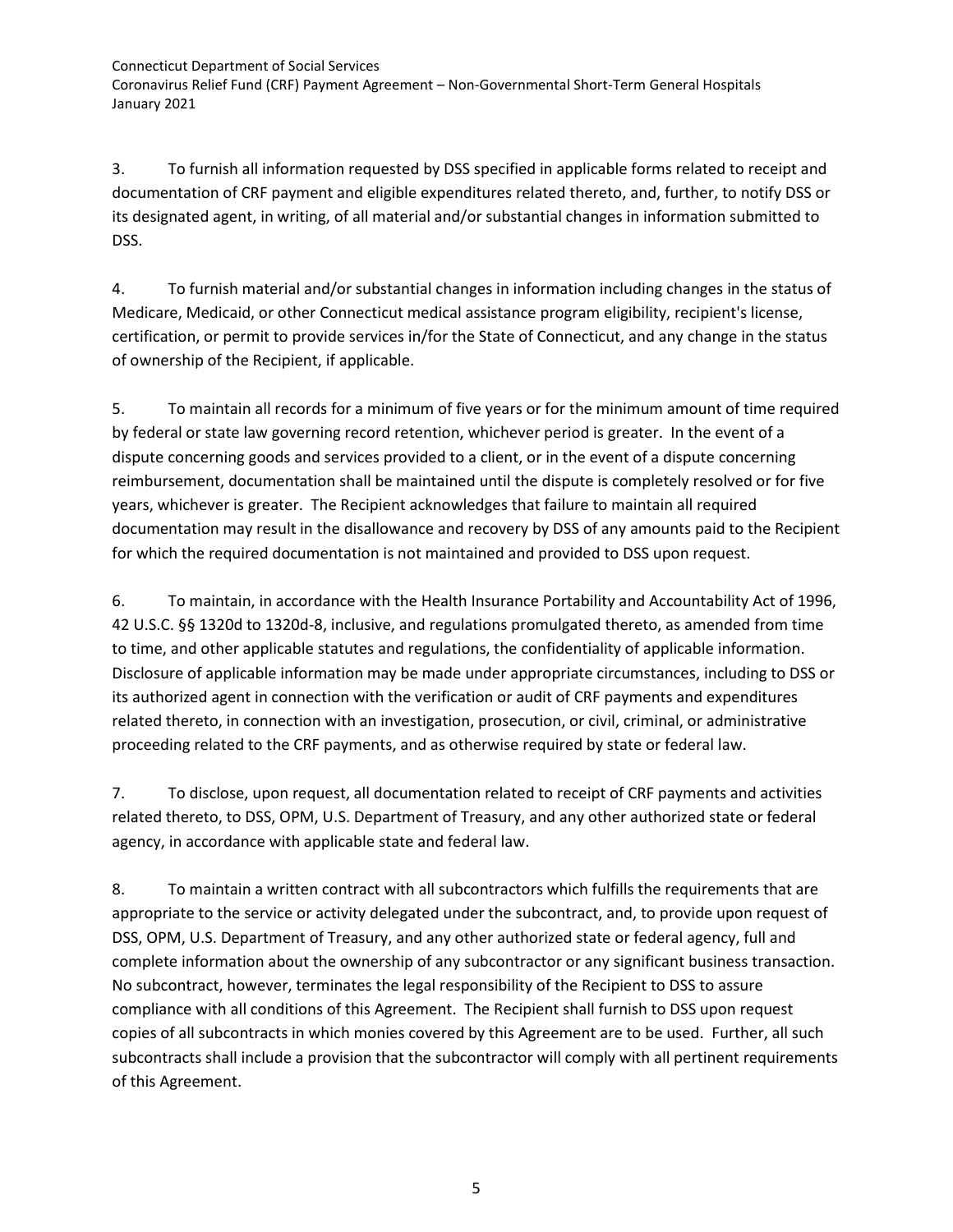Coronavirus Relief Fund (CRF) Payment Agreement – Non-Governmental Short-Term General Hospitals January 2021

9. To abide by all DSS Standards, as described in SC 4 related to CRF payments, which shall be binding upon receipt or posting to the DSS website unless otherwise noted. The Receipt shall be presumed when the standards or a link to such standards have been posted to the DSS website.

10. To timely submit all financial information required under federal and state law.

11. To refund promptly (within 30 days of receipt) to DSS or its fiscal agent any duplicate or erroneous payment received. Further, to make repayments to DSS or its fiscal agent, or arrange to have future payments from the DSS program(s) withheld, within 30 days of receipt of notice from DSS or its fiscal agent that an investigation or audit has determined that an overpayment to the Recipient has been made. The Recipient is liable for any costs incurred by DSS in recouping any overpayment.

12. To promptly make full reimbursement to DSS or its fiscal agent any federal disallowance incurred by DSS when such disallowance relates to CRF payments previously made to the Recipient.

13. To maintain fiscal and programmatic records which fully disclose the use of CRF payments for eligible uses, which will be made available to authorized DSS representatives upon request, in accordance with all state and federal statutes and regulations.

14. To cooperate fully and make available upon demand by federal and state officials and their agents all records and information that such officials have determined to be necessary to assure the appropriateness of CRF payments made to the Recipient and the eligible uses related thereto and compliance with all Conditions and standards. Such records and information shall include, without necessarily being limited to, the following: financial records maintained in accordance with generally accepted accounting principles, unless another form is specified by DSS; and all other records as may be found necessary by DSS or its agent in determining the Recipient's compliance with any federal or state law, rule, regulation, or policy.

15. That any CRF payment, or part thereof, which represents an excess over the appropriate payment, or any payment owed to DSS because of a violation due to abuse or fraud, shall be immediately repaid to DSS. Any sum not so repaid may be recovered by DSS in accordance with this Agreement or in an action by DSS brought against the Recipient.

16. That in addition to the above provisions, the Recipient agrees that:

- a. amounts paid to the Recipient by DSS shall be subject to review and adjustment upon audit or due to other acquired information or as may otherwise be required by law;
- b. whenever DSS makes a determination, which results in the Recipient being indebted to DSS for any CRF funds that were used for unauthorized purposes or inappropriate expenditures, DSS may recoup said funds as soon as possible from any of DSS's current and future payments to the Recipient under any program administered by DSS;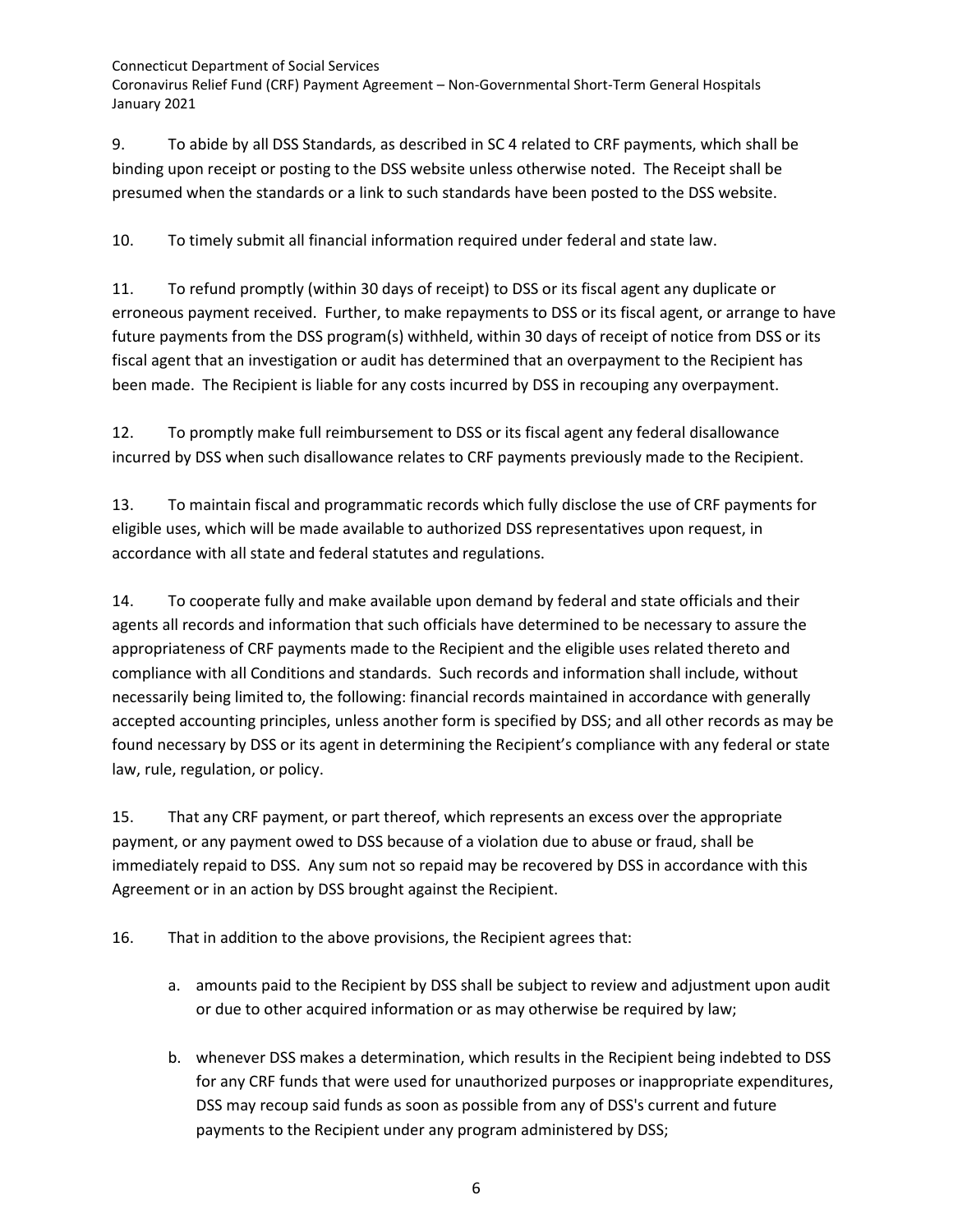Coronavirus Relief Fund (CRF) Payment Agreement – Non-Governmental Short-Term General Hospitals January 2021

- c. in a recoupment situation, DSS may determine a recoupment schedule of amounts to be recouped from the Recipient's payments after consideration of the following factors:
	- (1) the amount of the indebtedness;
	- (2) the objective of completion of total recoupment of CRF funds that were used for unauthorized purposes or inappropriate expenditures as soon as possible;
	- (3) the cash flow of the Recipient; and
	- (4) any other factors brought to the attention of DSS by the Recipient relative to the Recipient's ability to function during and after recoupment;
- d. DSS may recoup the amount of CRF funds used for unauthorized purposes or inappropriate expenditures from the current and future payments to the Recipient regardless of any intervening change in ownership or control of the Recipient;
- e. if the Recipient owes money to DSS, including money owed for prior years or pursuant to prior recipient agreements, DSS or its fiscal agent may offset against such indebtedness any liability to another recipient which is owned or controlled by the same person or persons who owned or controlled the first recipient at the time the indebtedness to DSS was incurred. In the case of the same person or persons owning or controlling two or more recipients but separately incorporating them, whether the person or persons own or control such corporations shall be an issue of fact. Where common ownership or control is found, this subparagraph shall apply notwithstanding the form of business organizations utilized by such persons e.g. separate corporations, limited partnerships, etc.; and
- f. DSS' decision to exercise, or decision not to exercise, its right of recoupment shall be in addition to, and not in lieu of, any other means or right of recovery DSS may have.

17. That suspension, sanction or termination from one or more other programs administered by DSS may result if the Recipient is sanctioned by DSS for having engaged in fraudulent or abusive program practices or conduct related to receipt of CRF payments.

18. To abstain from discrimination or permitting discrimination against any person or group of persons on the basis of race, color, religious creed, age, marital status, national origin, ancestry, sex, gender identity or expression, sexual orientation, status as a veteran, intellectual disability, mental or physical disability, including, but not limited to, blindness or payor source, in accordance with the laws of the United States or the State of Connecticut. The Recipient further agrees to comply with: